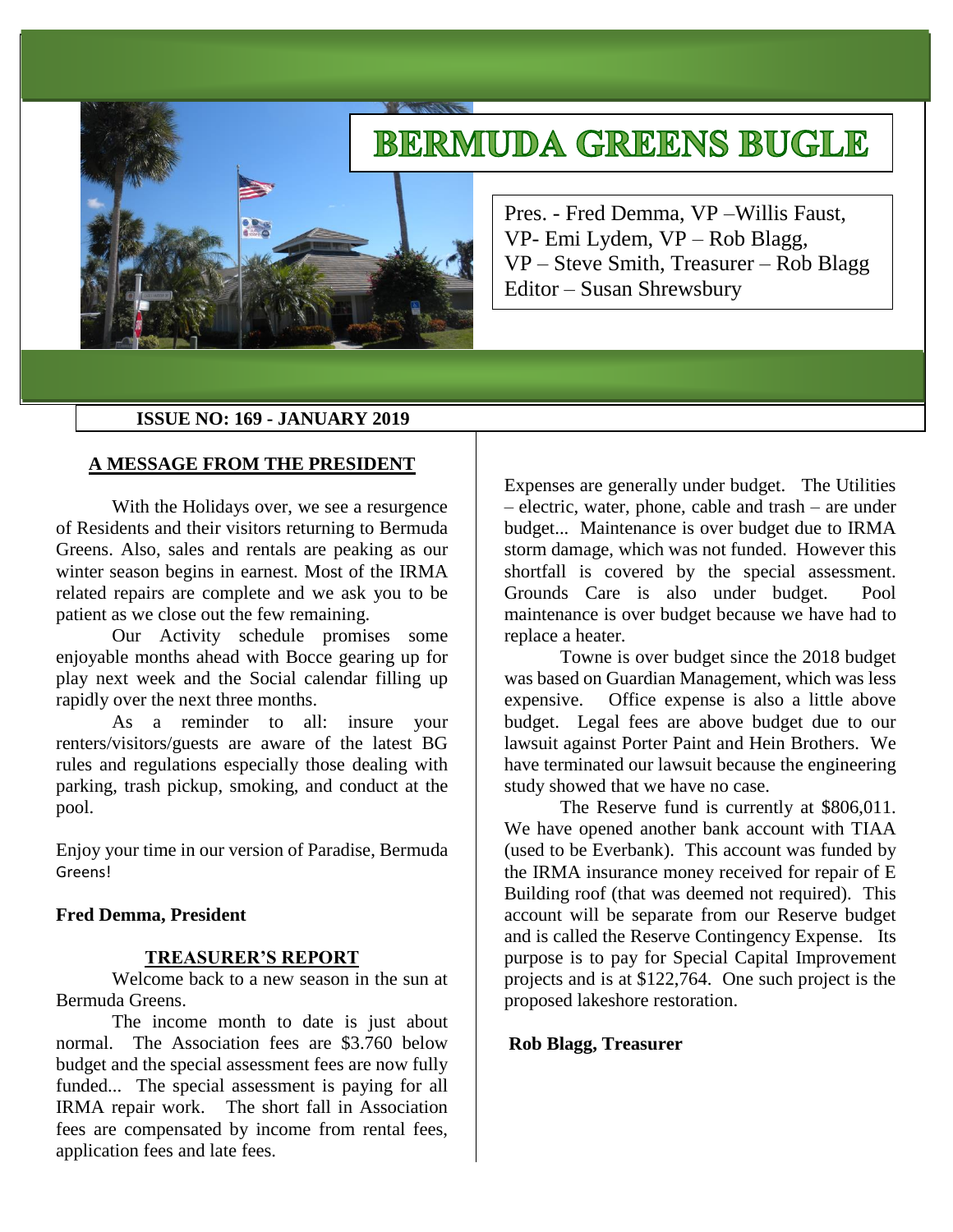## **PROPERTY MANAGER**

I've met some of you at the pool when I used to carry my bowl of candy around to offer chocolates to the sunbathers... not knowing I was breaking the rule for Bermuda Greens. Now I greet the owners and invite them into the clubhouse to partake.

I'm new to Bermuda Greens (having started in December 2018), but not new to community management. I moved to Florida in 2004 and got my license within the first six months.

Community management is fun and challenging because you are always learning something new. The practice of having an inventory of stock answers just doesn't work. So when presented with a scenario, the very nature require a manager to think.

In the Army, I became an airborne Ranger, Pathfinder and Jungle Expert. I fired a bazooka which cost me my hearing. So I tend to step closer to hear you better.

My second duty assignment was with the Berlin Brigade where I became moderately fluent in the German language. So much for those years of French in junior high and high school.

The Army paid for my undergraduate degree at Cleveland State University. I then worked for British Petroleum as a compensation analyst for roughly ten years.

I met my wife here in Florida when we both worked for WCI. We live in Estero and on weekends we take my mother-in-law to movies and lunch.

The candy bowl is my way of saying thank you for allowing me to be your manager. I hope to be here for the next 15 years.

## **Clement Ross, Property Manager**

#### **LONG RANGE PLANNING COMMITTEE**

As you may have observed, our roofs are in need of cleaning from the molds that grow on roofs in Florida. LTP is currently exploring various types of roof cleaning solutions that are environmentally safe and will provide a sustainable solution. These suggestions will be presented to the Board this month for review so a decision can be made on the solution that fits Bermuda Greens. More to come.

LTPs role is to assist the Board, exploring and suggesting solutions on assigned projects that have a long term impact to BG. We are always

looking for new people who would like to help. Please let us know if you are interested. We'd love to have you!

**Sue Giese, LRPC Chair suegiese@gmail.com**

#### **BERMUDA GREENS WEBSITE**

We hope you are using your website to find out valuable information about Bermuda Greens. As we head into the winter season, you will find out about Board meetings, Social Events, Bocce and more, offering everyone an opportunity to get out and meet their neighbors!

We have a few new sections that are in development, as we begin work on creating a Directory, a photo gallery for events and a section for interesting facts about Bermuda Green history. Look for email blasts announcing when these sections will be online and ready to view.

Remember, you can email the Property Manager through the Website by going to the Property Management page, or click on the Message Board at the bottom left corner of the Home page.

The Web Team will provide a workshop later in January to assist anyone who may need help navigating the website, learning how to find information about your community. Check the kiosks for date and time. If you have a suggestion for information that you think would be helpful to have available on the website, please let us know at [BermudaGreensNews@gmail.com.](mailto:BermudaGreensNews@gmail.com)

Link to website: [www.bermudagreensnaples.com](http://www.bermudagreensnaples.com/)

## **Sue Giese, Jan McCloskey and Pete Asimakopoulos, Web team members**

#### **RECYCLING**

Happy New Year! With many new owners and renters here in Bermuda Greens a review of recycling would be a benefit to us all!

Trash is collected twice weekly, Tues and Friday mornings, around 7AM. We are all asked not to place our trash curbside before 5PM on the evening before. If you are not using a covered trash container it is best not to place the trash curbside until the morning of collection. There are bear in the Imperial neighborhoods going through trash cans.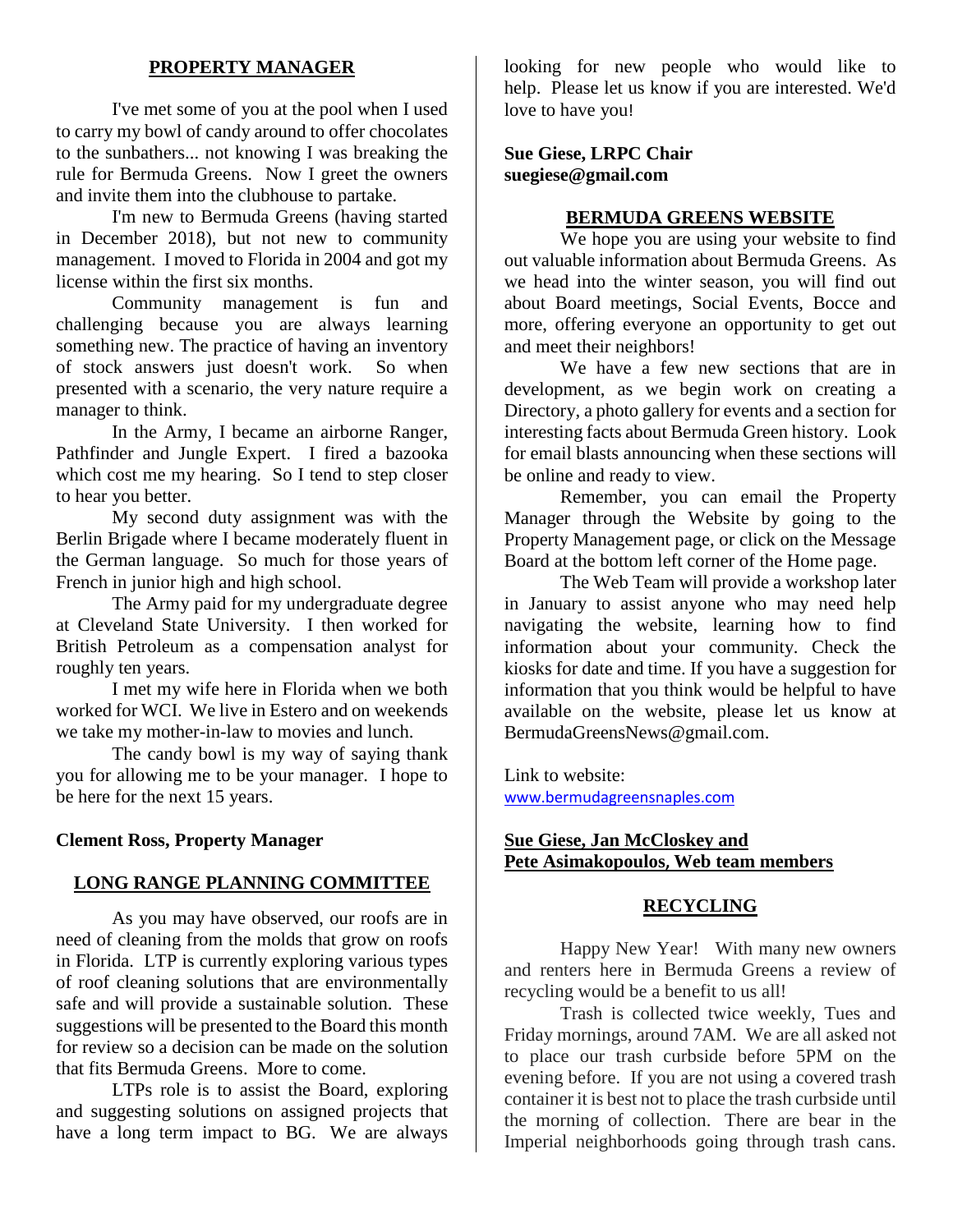Thankfully they have not visited Bermuda Greens yet, but we do not want to invite them!

Recycling is collected on Friday mornings, again around 7AM. We are asked not to place recycling curbside before 5PM the evening before. Each unit should have a recycling bin for this purpose. If you do not have one, or if you feel you need a second bin, simply contact Waste Management and one will be dropped off at your residence. Please, please, please DO NOT place any items in a plastic bag and then put that plastic bag in the recycle bin. If the Recycling truck has any plastic bags in it the truck must take its load to the landfill. Just toss your rinsed recycle materials in the bin. A paper bag is acceptable. Plastic bags are recycled at your local grocery.

North Collier Recycling Center is located on Goodlette-Frank Rd. They will accept batteries, paint cans, metals, old closet fixtures, electronics and many other items. Hours of operation are Tues thru Sat, 8:30A - 4:30P. For questions call 239-252- 8617.

We are very fortunate here in Bermuda Greens to have a dumpster available for our use. However, we ask you not to abuse it. Please do not place any large items such as furniture, refrigerators, dishwashers, stoves, electronics, remodeling materials, etc. in or near the Dumpster. To dispose of these items simply call Waste Management on Wednesday for a Friday curbside pickup. And the best part......this service is FREE.

We are now asked to place any yard waste in paper bags, no more plastic bags. Yard waste is collected on Fri with the trash.

# **Emi Lydem**

# **LANDSCAPE COMMITTEE**

We are aware of several areas of sod and shrubs that need replacing following the Comcast install. Once the installation has been completed they will be making the needed repairs.

## **Emi Lydem & Steve Smith, Chairs Landscape Committee**

# **BOCCE**

Bocce time is here! The team drawing is Friday Jan 4 at 3:00pm in the club house. We have a very nice group with seasoned player and new comers it should be a great season. Thanks to Nan Voll and Football Bocce some folks who never played have shown interest and joined this year. At the drawing you will need to have a team name (be creative) and select a team captain. We will also collect the \$30 fee.

Play starts Monday Jan 7 and continue through March 22, play offs and championships begin March 25 with the banquet Thursday March 28. The first week of play is doubled up so we can finish on March 22.

Good Luck, Have a Great Season

# **Bob Giese, Bocce Steering Committee**

# **SOCIAL COMMITTEE NEWS**

Social Committee is starting our Winter Season with a Welcome Back Pizza Party Plus on January 11th. An Email has been set out and flyers are posted in the Kiosks so check it out. There will also be a Wine and Cheese Party January 26, always a hit so keep the date open.

February looks to be an exciting month with a Super Bowl Party, a Pancake breakfast and the Gulf Stream Park outing. We already have 40 people signed up for Gulf Stream with room left for approximately 10 more people. Deadline for signing up is January 15, 2019. Tommie Faust has been working on the particulars.

Rest up for what looks like an exciting active winter season here at Bermuda Greens.

**Social Committee Chairs, Tommie and Marilyn co- chairs**

.